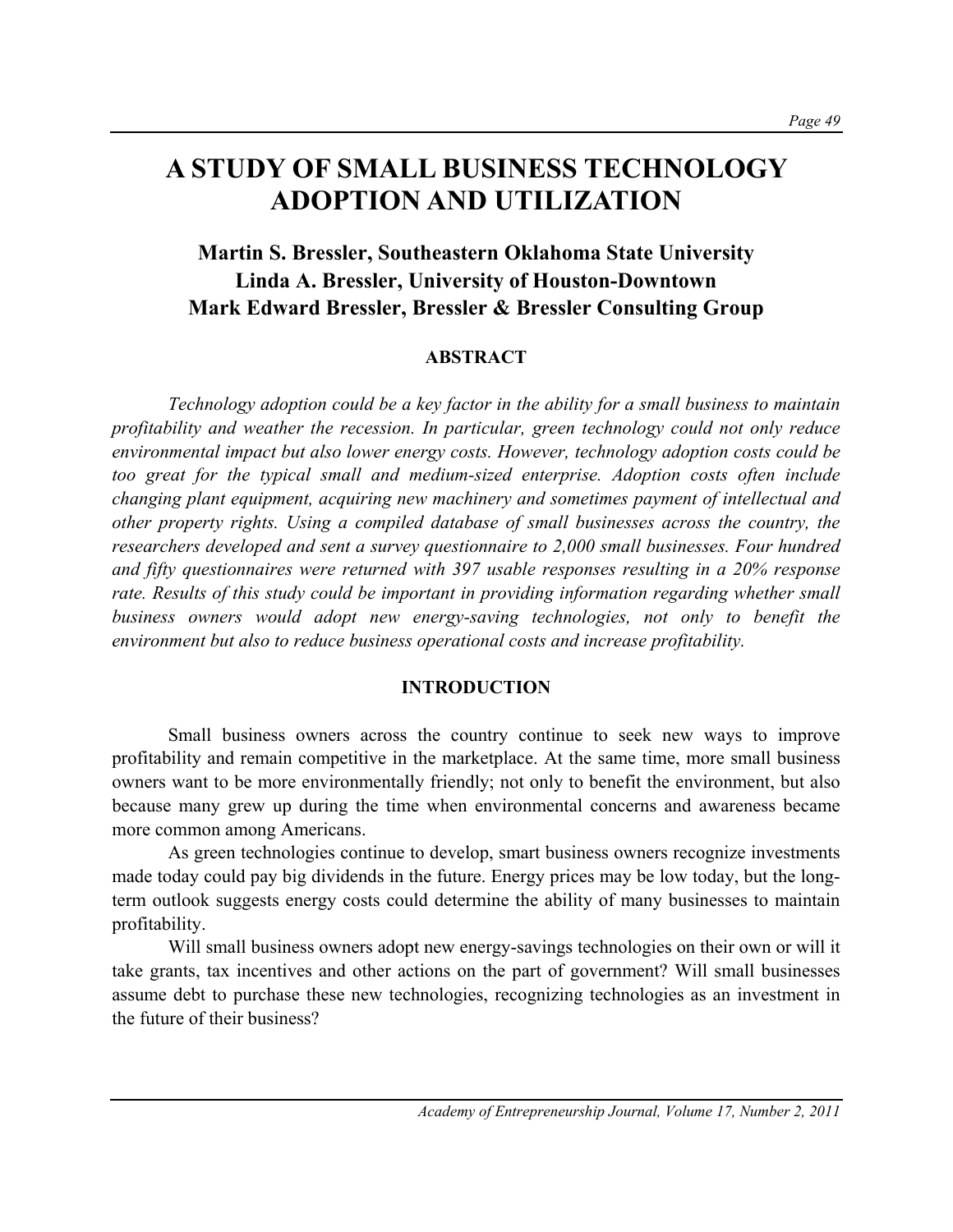### **DEFINITION OF TERMS**

- *Gazelles* is a business establishment with at least 20% sales growth every year from 1990 starting with a base of at least \$100,000. (Case, 1996).
- *Green Technology* Green technology, also referred to as clean technology or cleantech, is new technology and related business models offering competitive returns for investors and customers while providing solutions to global challenges (Bloomberg Business Exchange, 2010).
- *Energy smart grid* is a form of electricity network utilizing digital technology. A smart grid delivers electricity from suppliers to consumers using two-way digital communications to control appliances at consumers' homes; this saves energy, reduces costs and increases reliability and transparency. It overlays the ordinary electrical grid with an information and net metering system, that includes smart meters. Smart grids are being promoted by many governments as a way of addressing energy independence, global warming and emergency resilience issues. (Department of Energy, 2010).
- *Neighborhood effect* is one of the contextual variables that explains the tendency of a person to vote in a certain direction based upon the relational effects of the people living in the neighborhood. The voting preference of a neighborhood tends to be formed by consensus, where people tend to vote with the general trend of the neighborhood. This consensus is formed by the personal connections a person forms in a community. There also seems to be some socio-economic correlation to voting patterns, and this has also been used to predict voting behavior. (http://en.wikipedia.org/wiki/Neighborhood\_effect).
- *Smart Meters* A smart meter is a digital device that records the amount of electricity or gas you use and transmits this information to your utility provider. Smart meters allow flexible rates to be applied depending on time of use and ensure your utility bills are always based on actual readings rather than estimates. (http://www.ehow.com/ about 6366946 definition-smart-meter.html#ixzz19S4q8BLu)

## **LITERATURE REVIEW**

Small business continues to dominate the U.S. economy in terms of employment and new job growth. The U.S. Small Business Administration reports that companies with 500 or less employees accounted for all net new job growth in the most recent reporting year of 2004 (U.S. Census Bureau, 2007). These small firms employ slightly more than half the U.S. workforce and account for just over half of gross domestic product (U.S. Census Bureau, 2007). Technology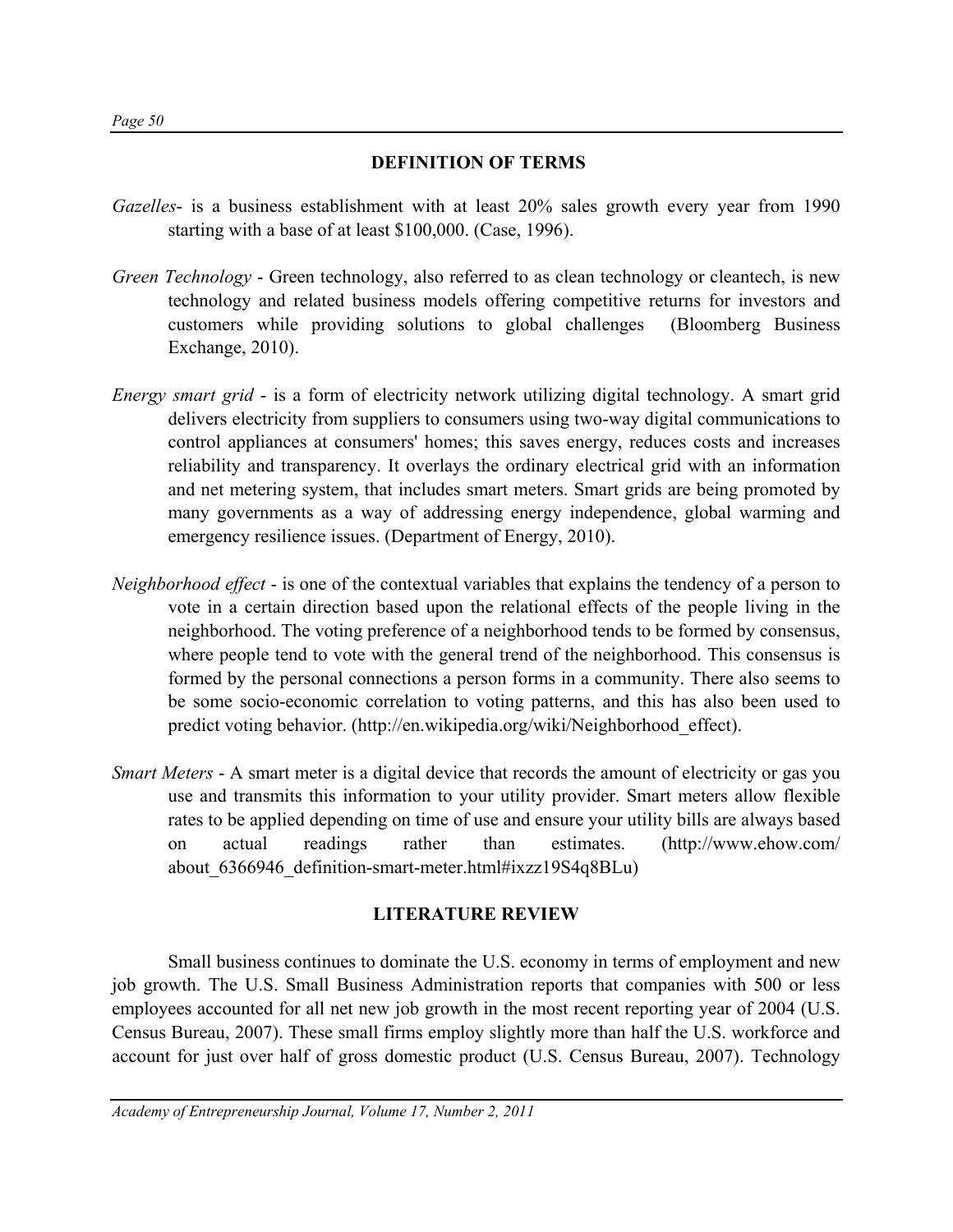adoption may be a key factor in fueling growth and development of small businesses and possibly provide a means to be more competitive than small business counterparts less likely to adopt certain technologies.

In a study for the U.S. Small Business Administration, the Corporate Research Board examined gazelles, or high-growth entrepreneurial ventures (cited in Henreksen & Johansson, 2010). This study found gazelles exist in every industry category, whether the industry is hightech or low tech. However, newer, more efficient companies within each industry drive out the older, less efficient companies. Efficiency may be achieved, in part, through technologies that increase quality (thereby reducing waste), faster production of products or services or other efficiencies.

Another study conducted by Henrekson and Johansson (2010) examined gazelles, fastgrowth, high-performing small businesses and found those firms underrepresented in hightechnology industries and over-represented in service industries. According to Henrekson and Johansson (2010) gazelles are particularly important as although they are usually younger (newer), they tend to create more net new jobs on average. Although Gazelles can be found in all industries, the authors' study found some striking differences regarding technology versus nontechnology businesses.

Further insights into typical small business operations can be obtained through examination of other small business studies. Telenomic Research researched broadband usage among small business and found a rural divide exists between urban and rural small businesses (Office of Advocacy, 2005). This divide suggests rural small businesses do not obtain benefits associated with broadband internet access. Broadband access allows for more effective means to reach the public, thereby more effectively advertising products and services, communicating with their employees and providing customers and prospective customers with product information.

Rapidly changing technologies often pose a financial challenge for small business ventures that may be underfunded and/or have limited power to borrow capital. Technologies common to larger firms such as the internet may not be common or fully utilized among small businesses. The Credit Union National Association developed several innovative ways to assist small businesses regarding their financial services needs (Help Small Business Prosper, 2009). Recommendations include remote deposit capture that provides businesses the ability to deposit checks from remote locations using a scanner and internet connection. This could be especially useful to small businesses that might set up a booth at a county fair, roadside stand, or special event. Other suggestions include online banking and bill pay and using corporate credit cards. Each of these alternatives offers efficiency and convenience in addition to reducing labor time in handling these procedures.

Surprisingly, innovativeness and the personality of the entrepreneur play an important role in adopting innovations. In a study conducted by Marcati, Guido, and Peluso, the researchers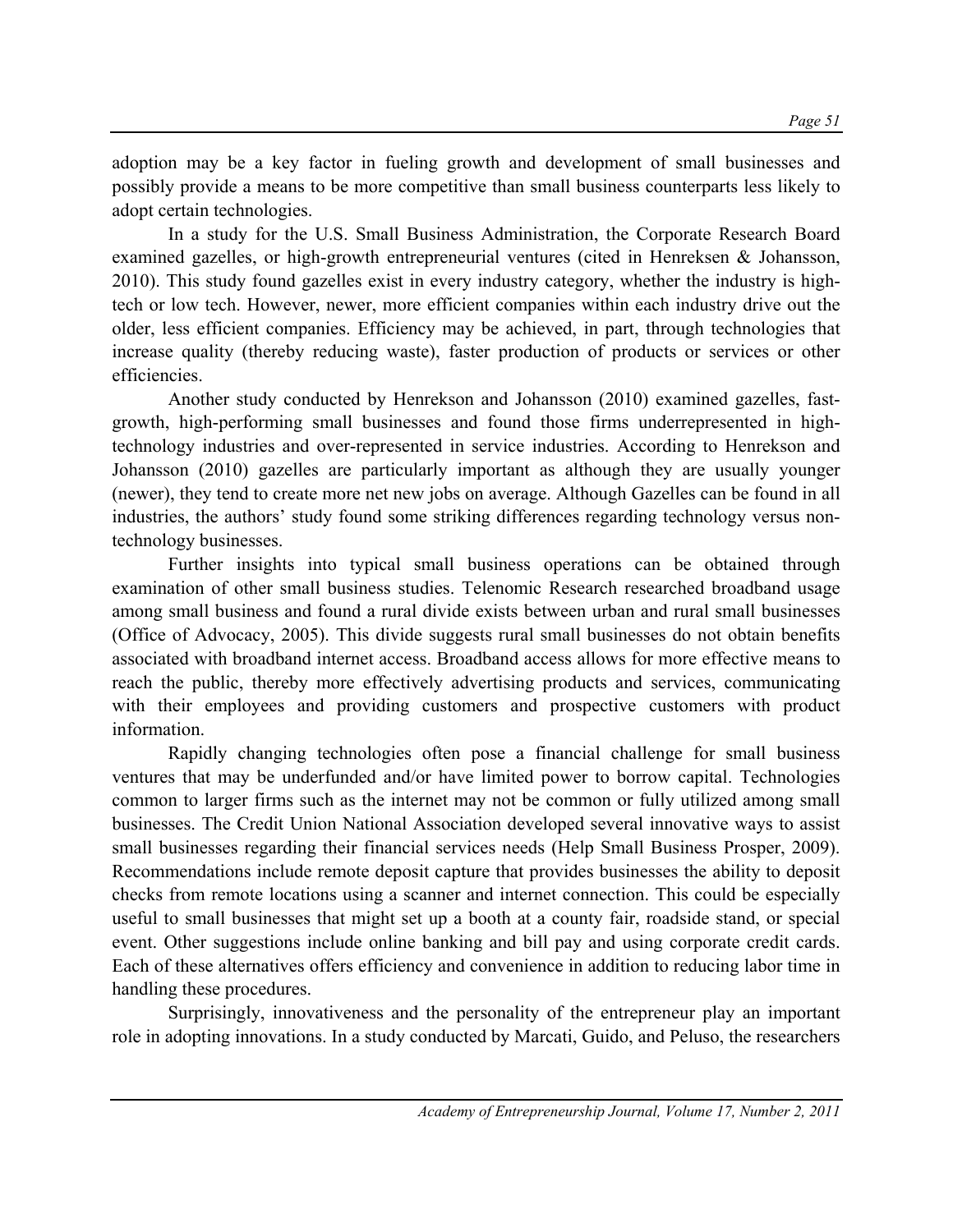found that despite the view that entrepreneurs are innovative, various personality traits actually determine the degree to which entrepreneurs adopt innovations (Maracti, Guido & Peluso, 2008)

Recently, the Department of Energy announced it will award \$188 million to small businesses to develop technologies that will not only assist in commercialization of those technologies but also assist in creating jobs (Agency Group, 2010). The awards are funded through the Small Business Innovation research (SBIR) program and the intent is to assist companies in reducing energy use. Some examples of the types of research funding include smart grid controllers which can be used to reduce energy use as well as the need to build new, additional power plants and advanced solar technologies that could reduce the cost of solar technology purchases and become more affordable for both consumers and small businesses.

Development of new technologies, however, is only the first step. Small businesses must be willing and able to apply the new technologies in their daily business activities. In addition to the potential energy savings, small businesses might be able to make their businesses more efficient and more effective in how they operate. The bottom-line of course, will be to improve profitability and increase small business success.

Small businesses do not have sizable enough budgets to compete with big businesses; however, with regard to advertising and promotion, small businesses do find ways through technology use to get the word out on their product offerings and specials. Workshops for convenience store owners provide information on how small businesses can utilize web marketing and social marketing media such as Facebook and Twitter to deliver their advertising messages at a low cost and perhaps market to customer groups that would otherwise be difficult to reach (Lisanti, 2010).

Thollander and Dotzauer (2010) studied and reported on a program by the Swedish government designed to audit and evaluate energy programs. Focusing on small and mediumsized enterprises, the purpose of the program is to assist those companies in reducing energy consumption and lowering operating costs. Further, over a three-year period the study examined overall effectiveness of the program in achieving the stated purpose.

Technologies may take a variety of forms. Total Quality Management, or TQM, found its way into larger companies years ago but smaller firms often lag behind in adapting technologies due to financial or other resource constraints. Hoang, Igel and Laosirihongthong (2010) researched small and medium-sized manufacturing and service companies in Vietnam with regard to adopting TQM practices in their firm and found that more successful companies in TQM adoption tended to be a stronger global competitor.

#### **Results and Benefits over Time**

Technology adoption often results from the desire for relative advantage over competitors, even among small businesses and this occurs especially with regard to computer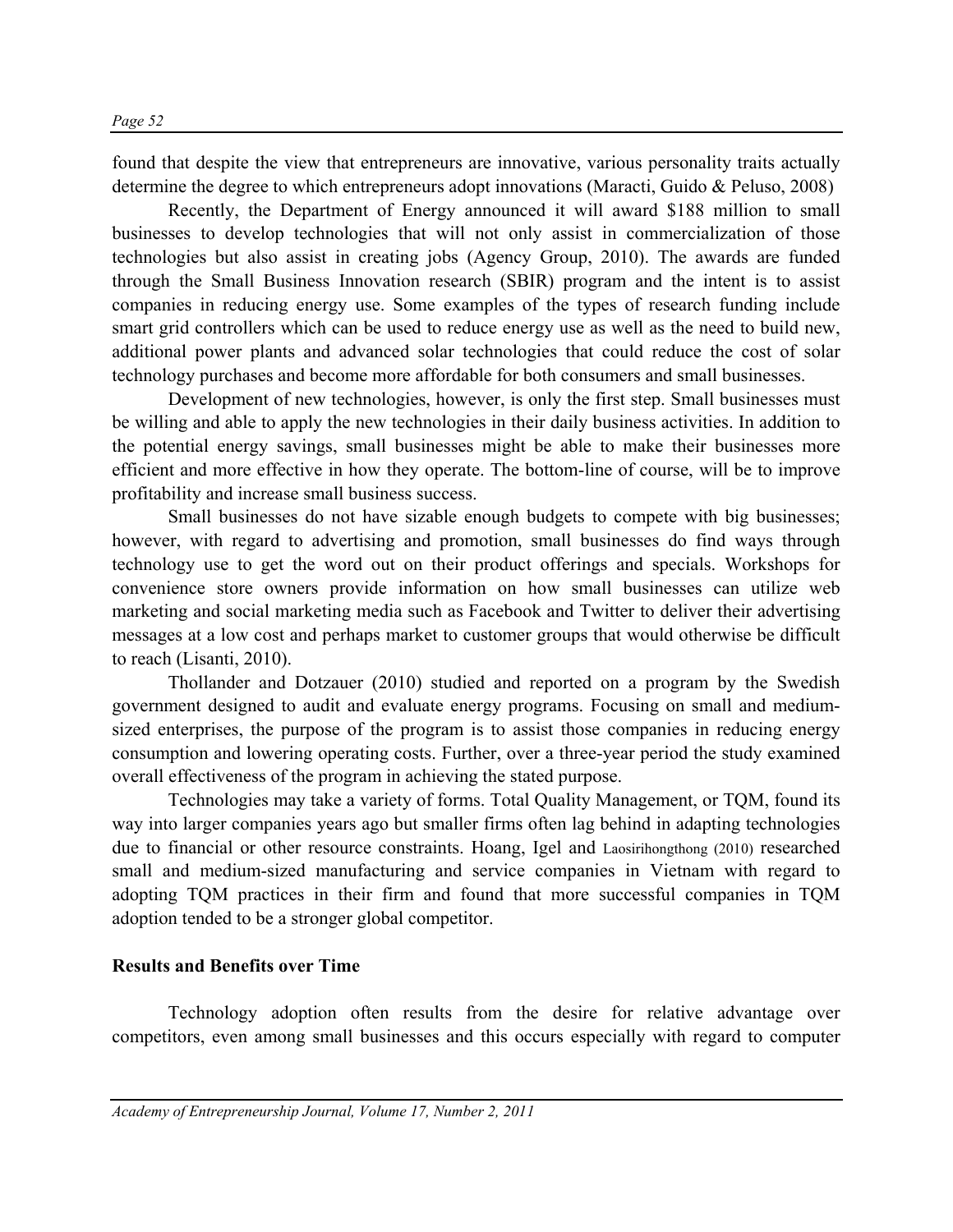and internet technologies. Green technologies, however, may not provide relative competitive advantage but rather reduce long-term energy costs resulting in improved profitability.

Diffusion of new technologies over time can be a difficult process. Difficulties often emerge resulting from adoption costs which may be too great for the typical small business, changeover of plant equipment and even the acquisition of new machinery. If government's goal will be to adopt new technologies, then government should consider tax and other incentives to fuel technology adoption. Just this last year as part of The American Recovery and Reinvestment Act of 2009, the federal government provided tax incentives to purchase new, more energyefficient automobiles through the "cash for clunkers" program and also provided a \$1500 tax credit for home energy-saving technologies ranging from windows to programmable thermostats, to wood stoves (Agency Group, 2010).

Countries across the globe are making efforts to adopt green technologies. For example, Malaysia, as part of that country's efforts to reduce carbon emissions, provides tax incentives to builders whose projects meet new government standards (Peterson, 2008). The European Union and the United States already began phasing out incandescent light bulbs as part of their energysavings through new technologies.

Although green technology adoption in Asia and some other parts of the world lags behind the European Union and the Unites States, the IDC Asia-Pacific poll (cited in Peterson, 2008) reports that 75% of small businesses polled indicated adoption cost as a driver while 60% reported cost reduction as a driver or technology adoption. This condition significantly impacts the competitiveness of the average small business.

Larger businesses, such as energy providers might benefit the most from the American Recovery and Reinvestment Act of 2009 as the legislation focuses much on replacement of energy smart grids and smart meters to help reduce peak time energy consumption usage. Small and medium size businesses however, also benefit as energy consumers when adopting new technologies and those businesses that produce energy efficient products or their components also benefit from the increased demand for meters, batteries and other related products. Hall and Khan (2003) report that new technology adoption performs a significant role in our economic growth, primarily by setting the pace of growth and improving the rate of productivity. Further, economic growth through green technologies causes little or no impact on the environment.

Although this study did not specifically examine family firms, Huang, Ding & Kao (2009) report that family firms are more likely to employ environmentally friendly business practices. Additional research on family firms yields some interesting findings. Based upon the unique values often found in family businesses, Gallo (2004) found the typical family business more socially responsible. Deniz and Suarez (2005) found family firms likely to have a strong commitment to philanthropic causes and activities while Stavrou and Swiercz (1998) report family businesses more sensitive to quality of life issues impacting themselves and employees. Finally, and this is important in this economic cycle, family business values impact business behavior regarding downsizing (Stavrou, Kassinis & Filotheou, 2007).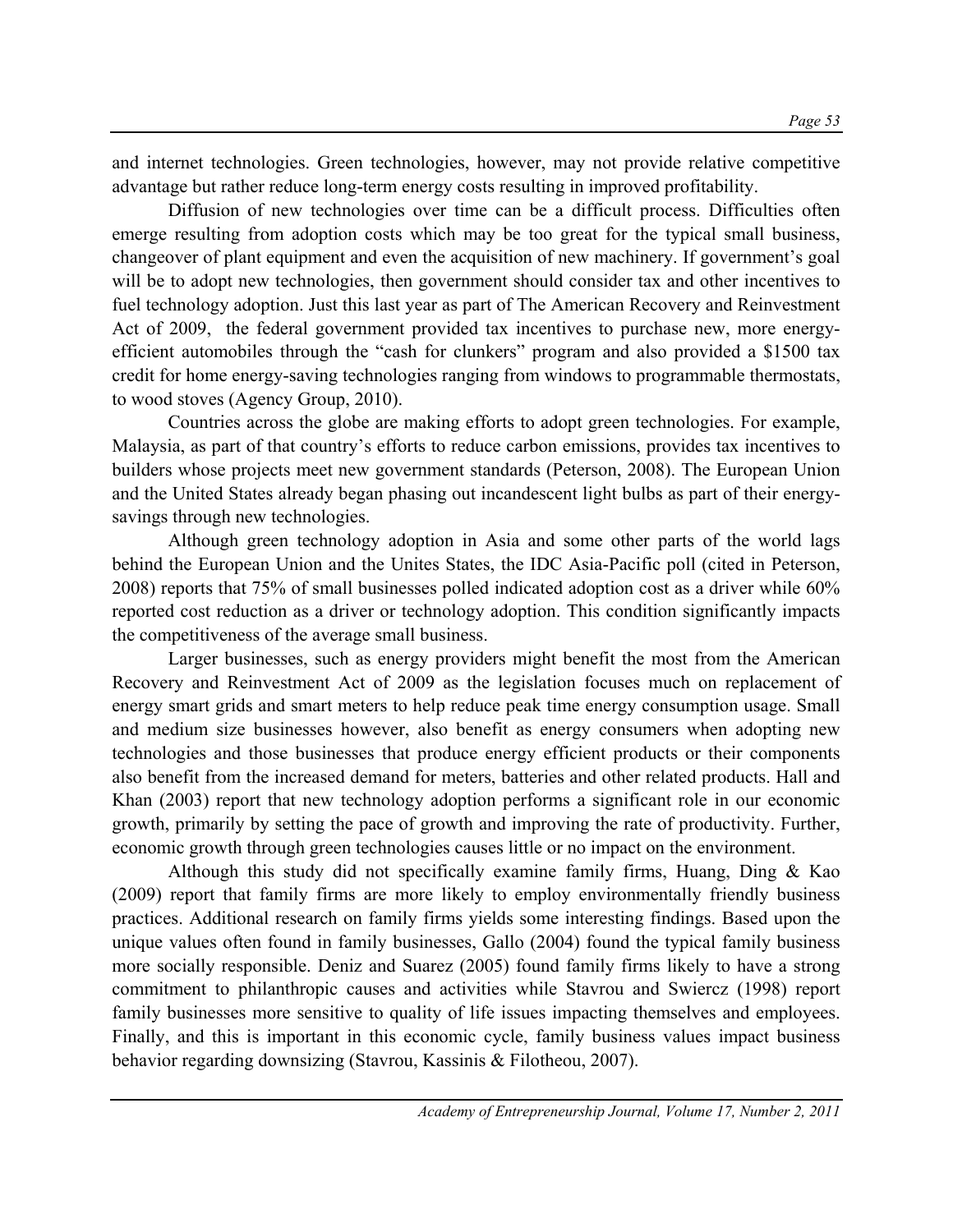Some researchers, such as Baerenklau (2005), believe that as small businesses begin to adopt green technologies, a "neighborhood effect" will develop, whereby other small businesses will follow peer businesses to maintain competitive parity. Other fields, including sociology support the neighborhood effect theory and provide numerous examples. For example, Coleman et al. (1996) contended that economically disadvantaged students' academic performance could more easily be improved through peer group members rather than increasing school budgets.

#### **RESEARCH METHODOLOGY**

In this study, the researchers sought answers to the following questions. First, is there a relationship between energy-saving technology and age of the business? Second, would there be a correlation between company debt-to-asset ratio and energy-saving technology utilization? Finally, are companies located in larger cities and towns more apt to adopt energy-saving technologies than businesses located in smaller cities and towns?

The researchers identified 2,000 small businesses from across the country in a compiled small business database. The researchers then developed a survey questionnaire which also included questions seeking answers to basic business demographic data such as age and gender of the business owner. For validity purposes, the questionnaire was first critiqued by a panel of experts and the researchers then sent out a pilot study of 25 questionnaires to small business owners to insure survey tool reliability. No changes were made to the existing questionnaire based upon results from the pilot study.

The researchers then sent the survey questionnaire via email along with two follow-up emails to increase the overall response rate. Two thousand questionnaires were sent to a randomly selected sample of small business owners with 397 questionnaires returned (a 20% response rate).

#### **Measures**

The initial section of the survey composed of a demographics section (see Table 1  $\&$ Table 2 below) that included survey questions regarding race, gender, marital status, age, place of residence, and level of education of the small business owner. Approximately two-thirds of survey respondents identified themselves as female which could be explained by the database used by the researchers which contains primarily women and minority business owners. The age of business owner varied considerably, ranging from age 18 to 82, with 52 years as the mean. Business owners responding indicated their firm employed on average of twenty-five employees.

 The second section of the survey questionnaire included questions regarding business ownership such as type of ownership, length of ownership along with questions regarding debt load. In addition, specific questions inquired as to the type and level of energy-saving technologies being utilized within their business.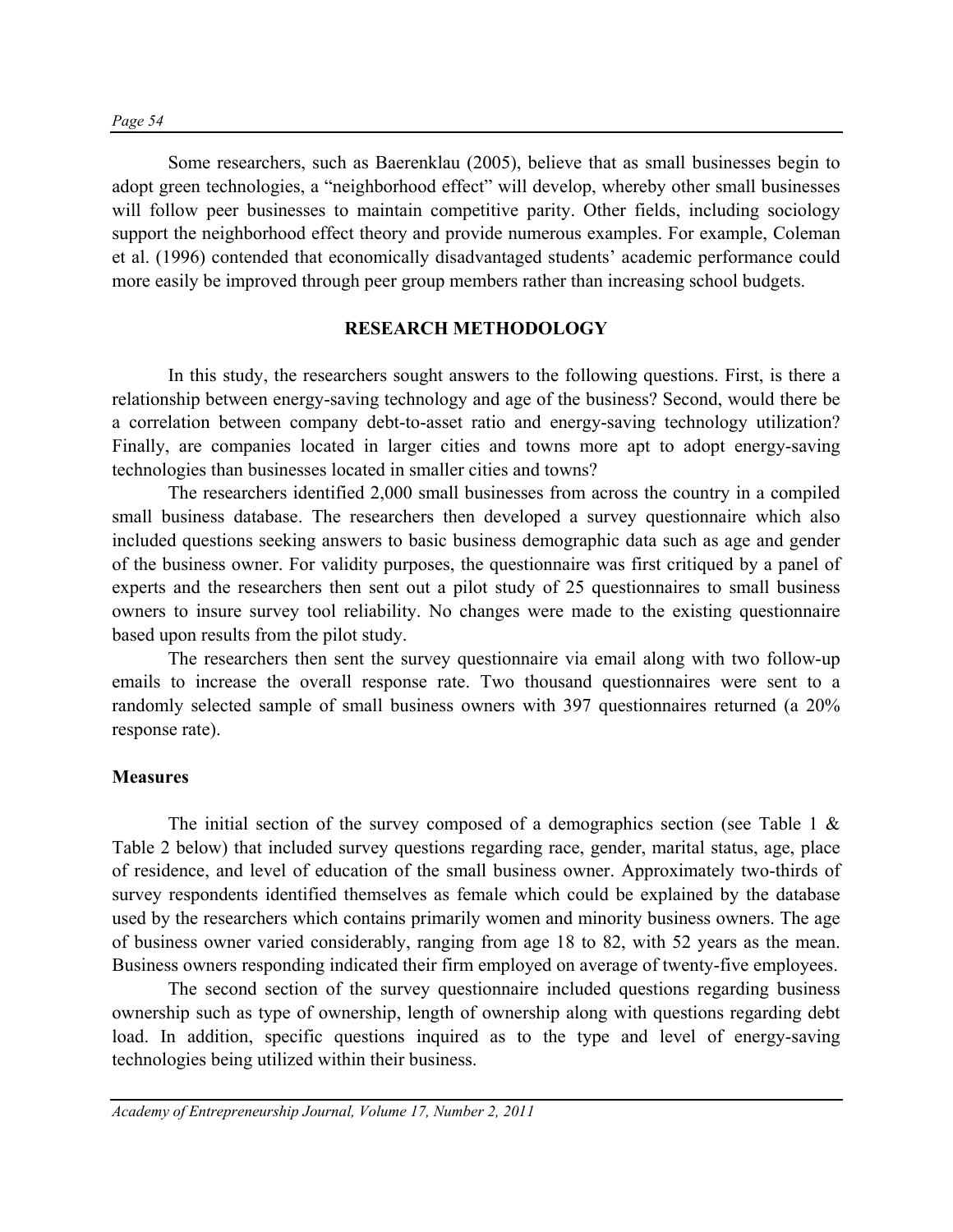| <b>Table 1: Descriptive Statistics</b> |     |         |         |           |                       |
|----------------------------------------|-----|---------|---------|-----------|-----------------------|
|                                        | N   | Minimum | Maximum | Mean      | <b>Std.</b> Deviation |
| <b>Energy Saving Tech</b>              | 397 | .00.    | 1.00    | .4131     | .49301                |
| $#$ of Employees                       | 397 | .00.    | 1000.00 | 24.8237   | 77.97383              |
| Age                                    | 396 | 18.00   | 82.00   | 52.3409   | 11.54835              |
| Ethnicity                              | 397 | .00.    | 99.00   | 2.4761    | 7.40103               |
| Veteran Status                         | 397 | .00.    | 1.00    | .6196     | .62677                |
| Debt to Asset Ratio                    | 397 | .00.    | 240.00  | 14.9194   | 35.98623              |
| City                                   | 397 | .00     | 250.00  | 21.7003   | 18.10263              |
| Gender                                 | 397 | .00     | 24.00   | .8489     | 2.06151               |
| <b>Parents Business</b>                | 397 | .00.    | 8.00    | .7859     | 1.13351               |
| Economic Sector                        | 397 | .00.    | 9.00    | 7.0756    | 2.42656               |
| <b>City Population</b>                 | 397 | .00.    | 9999.00 | 1178.9874 | 2743.24681            |
| Valid N (listwise)                     | 391 |         |         |           |                       |

| Table 2 :Gender |          |           |         |
|-----------------|----------|-----------|---------|
|                 |          | Frequency | Percent |
| Valid           | $_{.00}$ | 138       | 34.8    |
|                 | 1.00     | 259       | 65.2    |
|                 | Total    | 397       | 100.0   |

#### **Limitations**

 Several limitations to this study should be noted. First, women and minority owned small businesses heavily weight the database used by the researchers. This likely accounts for the significantly higher response by women business owners (65.2% female owners compared to 34.8% male owners). Second, only small businesses which provided email addresses could be contacted. Finally, some businesses chose not to respond even after a third email request.

#### **FINDINGS**

The first hypothesis tested whether there a relationship exists between energy-saving technology adoption and age of the entrepreneur. The hypothesis posits that younger entrepreneurs might be more open to adopting new (green) technologies. The researchers used a Pearson Correlation to uncover a possible relationship between energy-saving technology adoption and age of the entrepreneur. Results of the correlation analysis found a negative relationship between energy-saving technology and age. A comparison between the two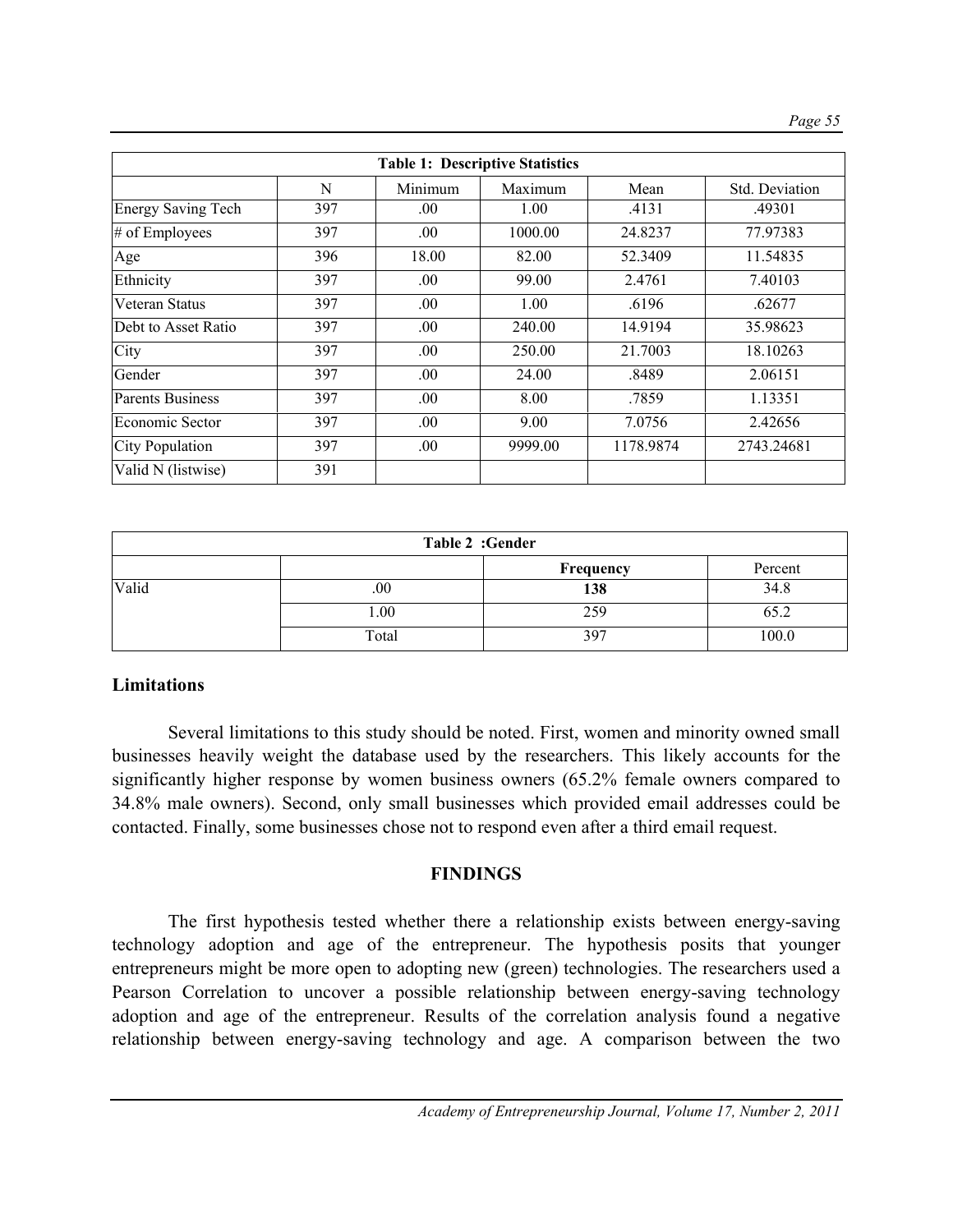variables resulted in a positive relationship  $r(397) = -11$ ,  $p < 05$  with correlation significant at the .05 level (See Table 3).

Hypothesis 2 sought to determine whether energy-saving technology and debt to asset ratio would be positively correlated. Correlation analysis measured the relationship between energy- saving technology and debt to asset ratio among the participants. Statistical analysis demonstrated a positive relationship between energy-saving technology and debt to asset ratio. A comparison between the two variables resulted in a significant positive relationship,  $r(397) =$ .013, *p* <.05 (See Table 3).

 With Hypothesis 3, the researchers posited energy-saving technology and city/town population would not be related. The authors used correlation analysis to measure and analyzed energy-saving technology and city/town population among the participants. A comparison between the two variables showed no significant positive relationship,  $r(397) = -0.09$ ,  $p > 0.05$  (See Table 3).

Table 2 data indicates approximately two-thirds of the survey respondents as women. On the surface this could appear significant, however, the database the researchers used is heavily composed of women and minority small business owners. Statistical analysis did not reveal gender significance regarding answers to the survey questions.

| <b>Table 3: Correlations</b> |                                                                                                                             |         |            |             |                     |              |
|------------------------------|-----------------------------------------------------------------------------------------------------------------------------|---------|------------|-------------|---------------------|--------------|
|                              |                                                                                                                             | Energy  | Population | Age         | Debt/Asset          | Population   |
| Energy                       | Pearson Correlation                                                                                                         |         | $-.040$    | $.109*$     | $.125$ <sup>*</sup> | $-.091$      |
|                              | $Sig. (2-tailed)$                                                                                                           |         | .424       | .030        | .013                | .072         |
|                              | N                                                                                                                           | 397     | 397        | 396         | 397                 | 397          |
|                              | Pearson Correlation                                                                                                         | $-.040$ |            | $-179^{**}$ | $-.025$             | $-0.026$     |
| Generation                   | $Sig. (2-tailed)$                                                                                                           | .424    |            | .000        | .615                | .600         |
|                              | N                                                                                                                           | 397     | 397        | 396         | 397                 | 397          |
|                              | Pearson Correlation                                                                                                         | $.109*$ | $-.179$    | 1           | .051                | $-0.052$     |
| Age                          | Sig. (2-tailed)                                                                                                             | .030    | .000       |             | .314                | .301         |
|                              | N                                                                                                                           | 396     | 396        | 396         | 396                 | 396          |
|                              | Pearson Correlation                                                                                                         | $.125*$ | $-0.025$   | .051        | 1                   | $-.040$      |
| Debt/Asset                   | $Sig. (2-tailed)$                                                                                                           | .013    | .615       | .314        |                     | .431         |
|                              | N                                                                                                                           | 397     | 397        | 396         | 397                 | 397          |
|                              | <b>Pearson Correlation</b>                                                                                                  | $-.091$ | $-0.026$   | $-.052$     | $-.040$             | $\mathbf{1}$ |
| Population                   | Sig. (2-tailed)                                                                                                             | .072    | .600       | .301        | .431                |              |
|                              | N                                                                                                                           | 397     | 397        | 396         | 397                 | 397          |
|                              | *. Correlation is significant at the 0.05 level (2-tailed).<br>**. Correlation is significant at the 0.01 level (2-tailed). |         |            |             |                     |              |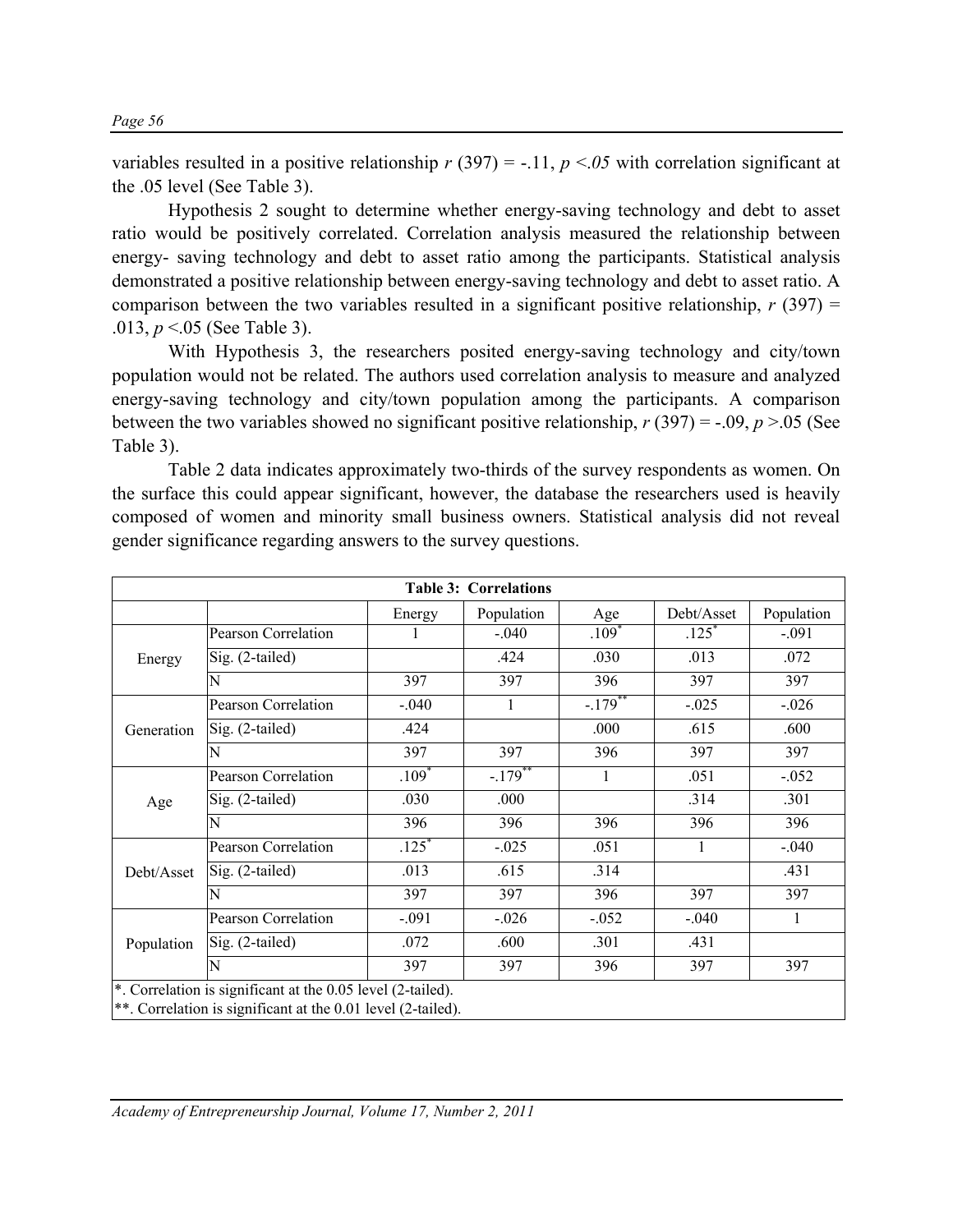Demographic data responses indicate 25 as the average number of employees. Age of the business owner ranged from 18 to 82, with 52 as the mean. Some of the businesses were founded by parents or grandparents, though most of the surveyed businesses indicated original startups. Economic sectors varied from small manufacturers and retailers to service related businesses.

## **DISCUSSION**

The first hypothesis tested whether a significant relationship between energy-conserving technology and age existed, which indicated that an age maturity may also significantly improve entrepreneur energy-conserving behaviors. An older entrepreneur might not be willing to adopt new technologies, even though technology might save energy and reduce operating expense. Data analysis shows that the researchers found a significant positive relationship between energy-conserving technology and age.

 The second hypothesis tested whether there would be a significant relationship between energy-conserving technology and debt to asset ratio. The authors found a positive relationship between energy conserving technology and debt to asset ratio, which may imply that entrepreneurs borrowed money to invest in new technology which they believed would assist them in operating their businesses more efficiently. Furthermore, their investment would be to their financial advantage.

 In the third hypothesis, the researchers examined whether there could be a relationship between energy-saving technology adoption and area population. Would entrepreneurs in larger cities and towns be more likely to adopt technology? Statistical results from hypothesis 3 found no relation between energy-saving technology adoption and population (urban vs. rural location).

## **SUMMARY AND CONCLUSION**

Younger entrepreneurs appear to be more interested in adopting energy-saving technologies in their businesses. This could be due to their generation growing up with the green technology paradigm. Or, younger entrepreneurs might view their business on a longer time horizon and thereby would benefit more from energy savings payback. Additional study in this area could provide a clearer picture of what actually motivates younger entrepreneurs with regard to technology adoption.

The higher debt-to-asset ratio among small business owners suggests a willingness to assume debt in order to invest in new technology. An important implication here, especially as government attempts to restart the economy, might be to provide tax incentives, low-cost loans and grants to SME's (small and medium-sized enterprises) for green technology adoption.

Survey responses indicate no significant difference between urban and rural business location. Some might find this finding surprising, as it might be presumed urban business owners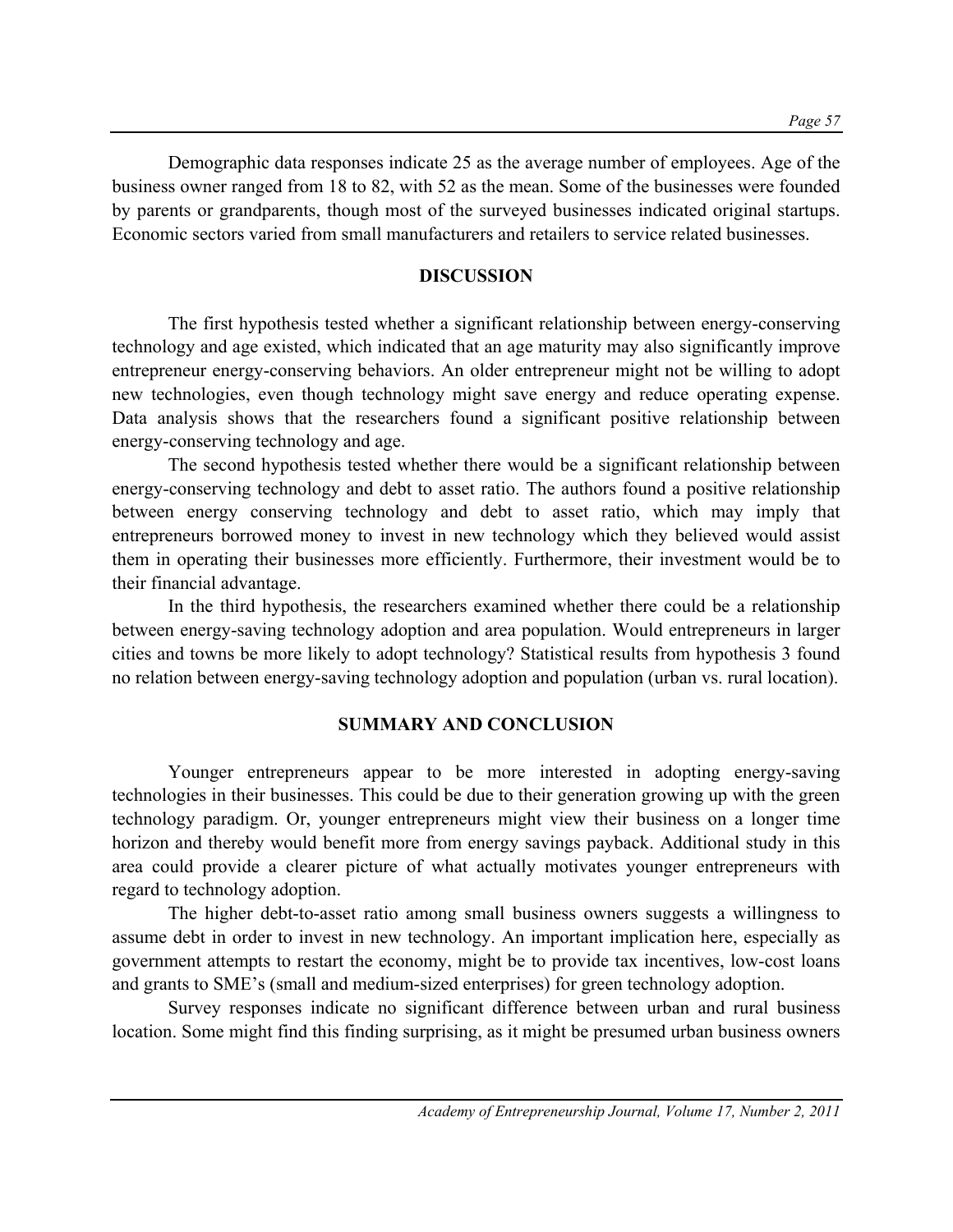to be more open to technology adoption. The real answer could be the "energy-savings" aspect of new technology adoption.

Results of this research could provide the impetus for smaller businesses to adopt energysaving technology, not simply for benefitting the environment, but for the practical purpose of reducing cost and improving profitability. As we continue to study this topic we can develop "best practices" that might enable small and medium-sized enterprises to improve their chance of success in the increasingly competitive marketplace.

This study uncovered some interesting and useful information regarding small businesses and technology adoption. However, findings of the study raise new questions and further research could help provide clarity to the motivational factors why a small business would or would not adopt energy savings technologies. Future research could also identify which technologies small business owners attach higher priority based upon adoption cost, potential cost savings, or motivational factors.

#### **REFERENCES**

- Agency Group (August 2, 2010). Department of Energy announces \$188 million for small business technology commercialization. *FDCH Regulatory Intelligence Database*, Retrieved from Business Source Premier Database.
- Baerenklau, K. (2005). Toward an Understanding of technology Adoption: Risk, Learning and Neighborhood Effects. Land Economics, *81* (1): 1-19.

Bloomberg Business Exchange (December 27, 2010). http://bx.businessweek.com/green-technology/

- Case, J. (May 15, 1996). The age of the gazelle. *Inc. Magazine.* (http://www.inc.com/ magazine/19960515/2084.html).
- Coleman, J., E., Campbell, J. Hobson, J. McPartland, A. Mood, Weinfeld, F. & York, R. (1996). *Equality of Education Opportunity.* Washington..D.C: United States Government Printing Office.
- Déniz, D & Suárez, M.K.C. (2005). Corporate social responsibility and family business in Spain, *Journal of Business Ethics 56*(1): 27-36.
- Department of Energy website. Retrieved December 26, 2010 from http://www.oe.energy.gov/ SmartGridIntroduction.htm.

Gallo, M.A. (2004). The Family Business and its Social Responsibilities. *Family Business Review 17*, 2, 135-149.

Hall, B. H. & Khan, B. (2003), 'Adoption of New Technology', NBER Working-Paper # 9730.

Help Small Businesses Prosper. CU360 Newsletter, March 2009, 6-7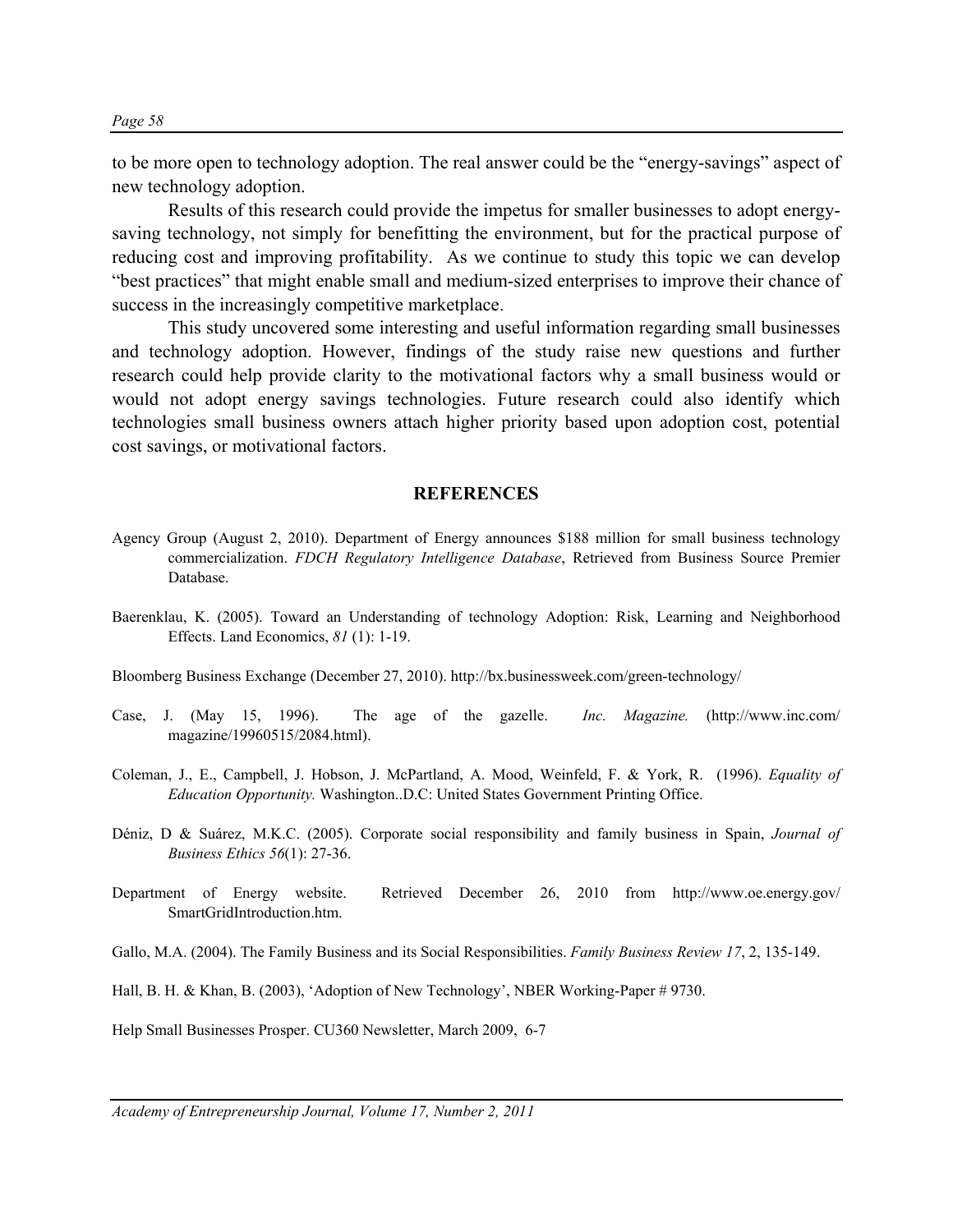- Henrekson, M. & Johansson, D. (2010). Gazelles as job creators: a survey and interpretation of the evidence. *Small Business Economics*, *35*(2), 227-244.
- Hoang, D., Igel, B., & Laosirihongthong, T. (2010). Total Quality Management (TQM) strategy and organizational characteristics: Evidence from a recent WTO member. Total Quality Management & Business Excellence, Vol. 21(9), 931-951.
- http://en.wikipedia.org/wiki/Neighborhood\_effect. Retrieved December 21, 2010.
- http://www.ehow.com/about 6366946 definition-smart-meter.html#ixzz19S4q8BLu. Retrieved December 19, 2010.
- Huang, Y., Ding, H. & Kao, M. (2009). Salient stakeholder voices: Family business and green innovation adoption . *Journal of Management & Organization* (2009) *15*, 309–326.
- Lisanti, L. (2010). Technology for the Little Guys. *Convenience Store News, 46*(9), 38.
- Maracti, M., Guido, G., & Peluso, A. (October, 2008). The role of SME entrepreneurs' innovativeness and personality in the adoption of innovations. *Science Direct, 37*(9), 1579-1590.
- Office of Advocacy (2005), U.S. Small Business Administration. Broadband Use by Rural Small Businesses. Report No. 269.
- Peterson, C. (2008). Is going green worth it? *Malaysian Business*. Kuala Lumpur: Sep 16, 2008, 1.
- Stavrou, E. & Swiercz, P.M. (1998). Securing the future of the family enterprise: A model of offspring intentions to join the business. *Entrepreneurship Theory and Practice, 23*(2), 19-31.
- Stavrou E., Kassinis, G., & Filotheou A. (2007). Downsizing and stakeholder orientation among the Fortune 500: Does family ownership matter? *Journal of Business Ethics, 72*, 149-162.
- Thollander, P., & Dotzauer, E. (2010). An energy efficiency program for Swedish industrial small- and mediumsized enterprises. *Journal of Cleaner Production*, *18*(13), 1339-1346.
- U.S. Census Bureau data and the U.S. Small Business Administration, Office of Advocacy contract, *The Small Business Share of GDP, 1998-2004,* submitted by Kathryn Kobe, Economic Consulting Services, LLC, April 2007.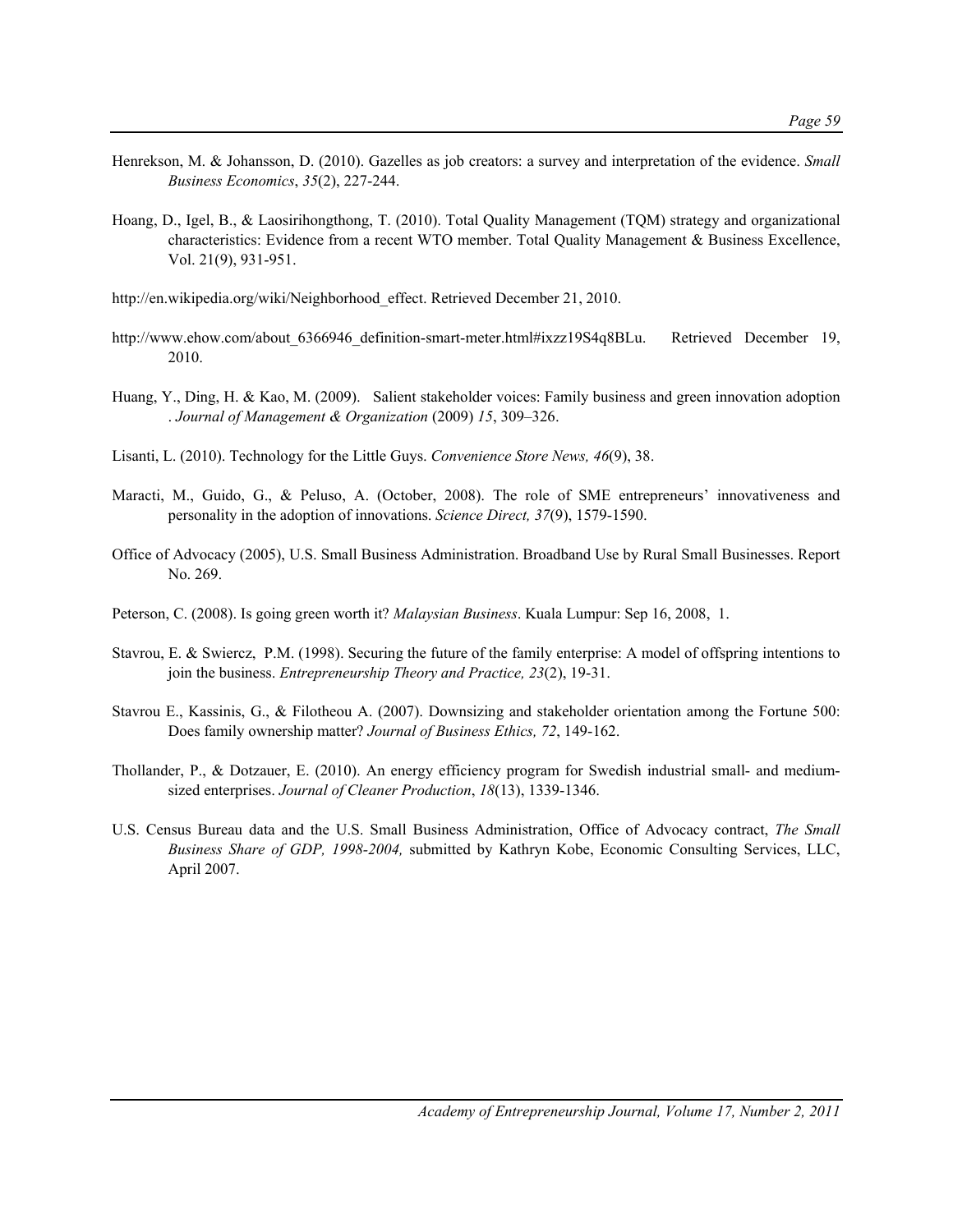## **APPENDIX**

| Statistics      |         |     |  |
|-----------------|---------|-----|--|
| <b>VAR00007</b> |         |     |  |
| ΙN              | Valid   | 397 |  |
|                 | Missing |     |  |